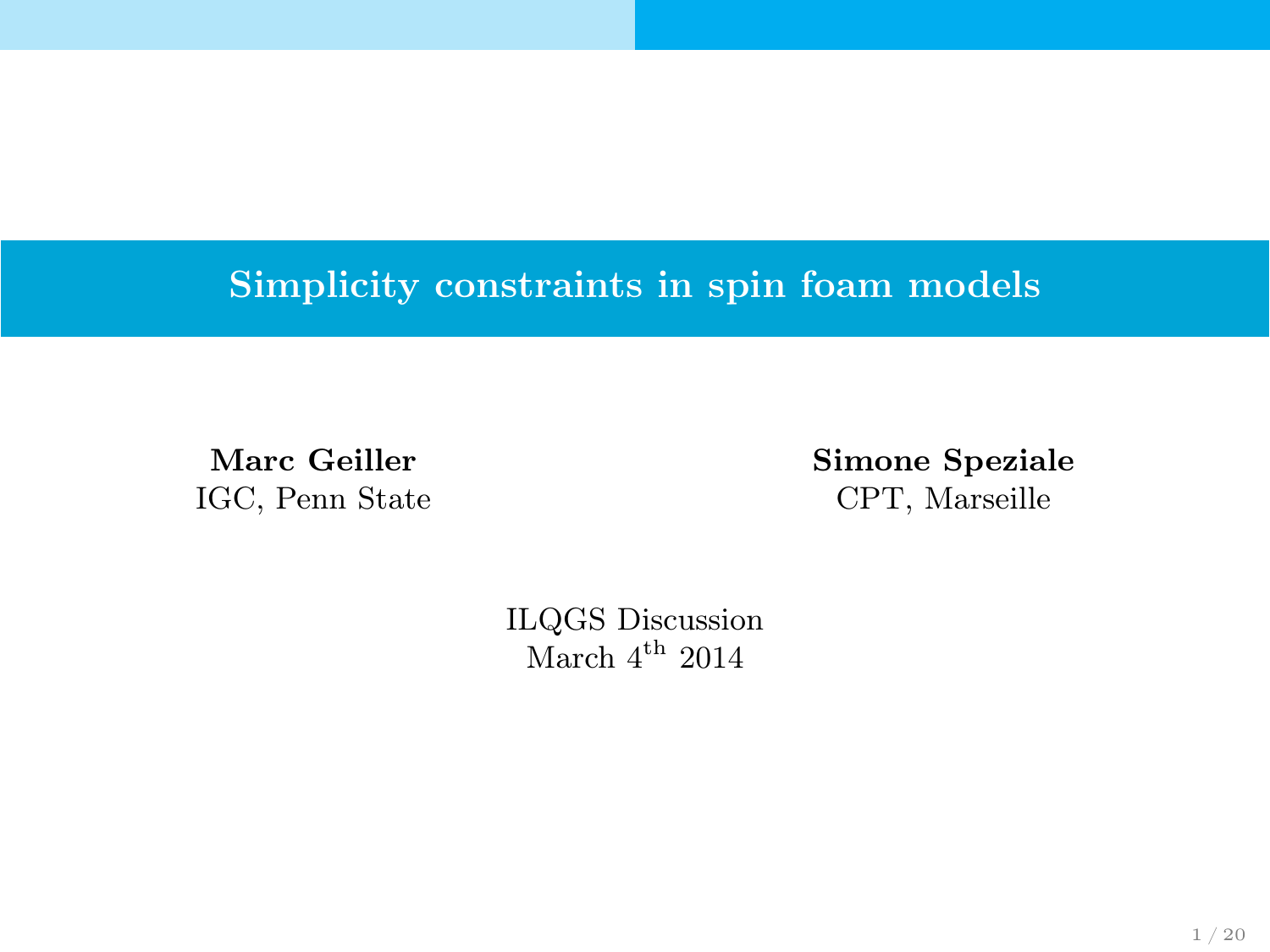## [Outline](#page-1-0)

## 1. [Introduction](#page-2-0)

### 2. [Simplicity constraints](#page-4-0)

- 2.1. [Continuum](#page-4-0)
- 2.2. [Discrete](#page-5-0)
- 2.3. [Geometrical interpretation](#page-7-0)
- 2.4. [Future work](#page-9-0)

### 3. [Path integral formulations](#page-10-0)

4. [Importance of the secondary constraints](#page-12-0)

### 5. [New proposals](#page-15-0)

- 5.1. [GFT in non-commutative flux variables](#page-15-0)
- <span id="page-1-0"></span>5.2. [Semi-discrete actions](#page-18-0)

### 6. [Conclusions](#page-19-0)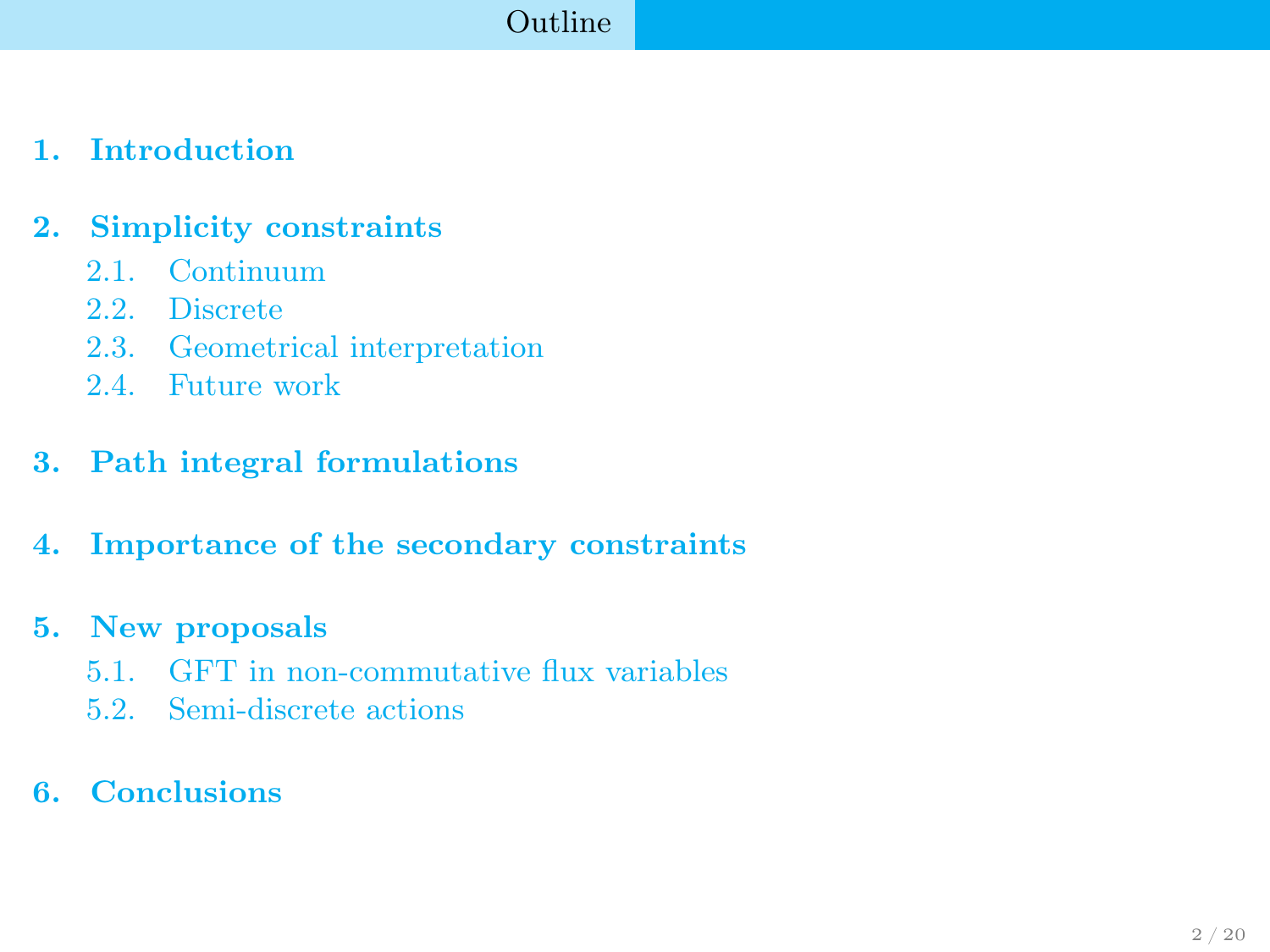## [Introduction](#page-2-0)

### What are spin foams?

• Attempt to write the bare path integral for gravity as

<span id="page-2-0"></span>
$$
\mathcal{Z} = \sum_{\text{(group data) (building blocks)}} \prod_{\text{Almplitudes}}
$$

• Motivated by the need to construct transition amplitudes for canonical LQG

## How to construct spin foams?

- Typically from discrete Plebanski action (BC, Reisenberger, EPRL, BO, . . . )
- Also attempts from Holst action (Baratin, Flori, Thiemann)

## Many encouraging results so far

- Well-defined transition amplitudes for all spin networks (KKL)
- Ultraviolet finite and infrared finite  $(\Lambda \neq 0)$  (Noui, Roche, Meusburger, Fairbairn, Han, . . . )
- Promising large quantum number behaviour (Barrett et al.)

# Many big questions and room for further research/researchers

- Summation and continuum limit (e.g. Gurau et al.)
- Proper implementation of the projector (and link with LQG) (e.g. Alesci et al.)
- Explicit evaluation of the quantum corrections (e.g. Riello)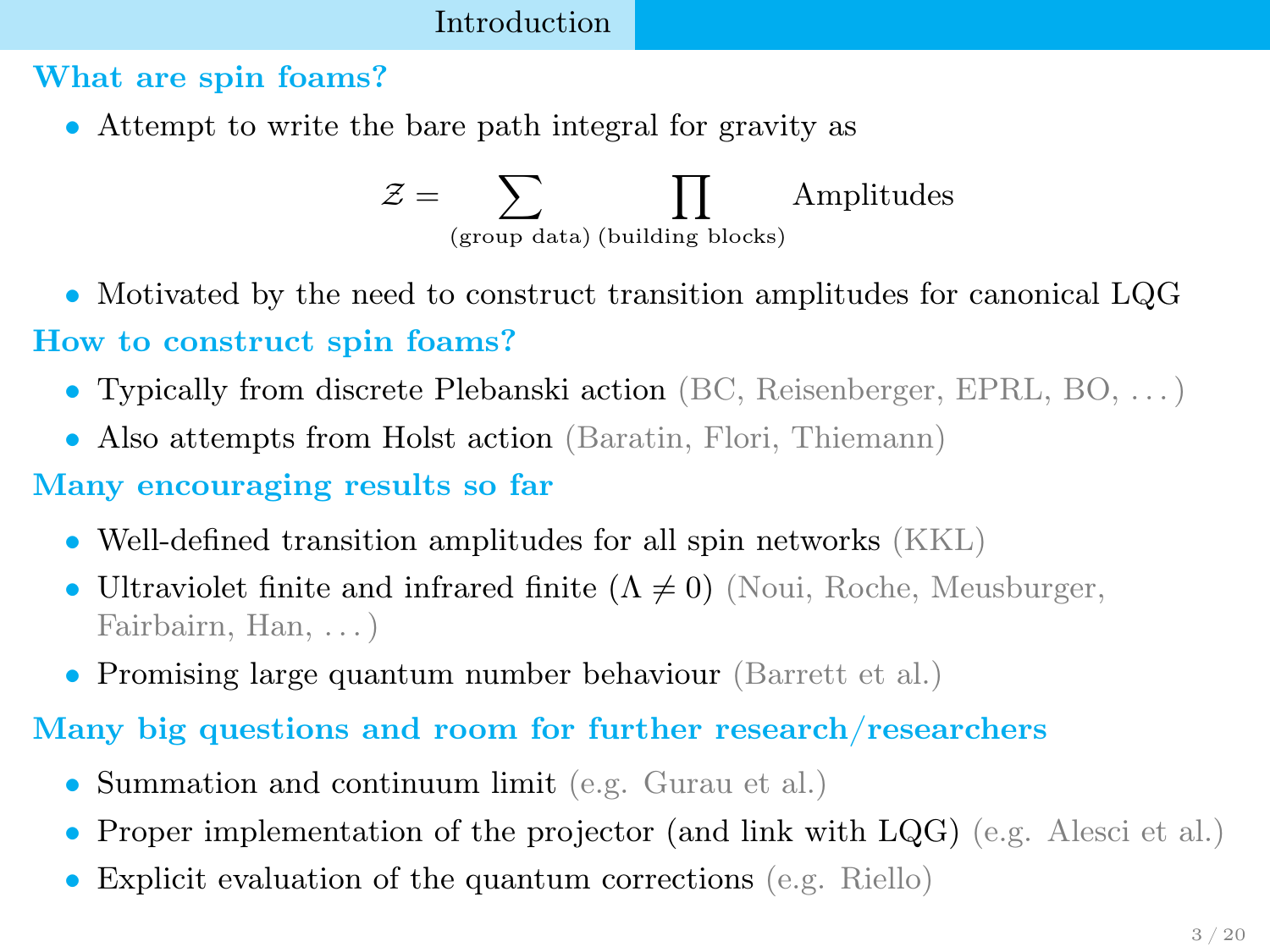### [Introduction](#page-3-0)

## Simplicity constraints in the continuum

- Ensure correct number of degrees of freedom
- Canonical structure: conjugated primary  $\Phi(B)$  and secondary  $\Phi(B) = \Psi(B, \omega)$ second class constraints

## Upon discretization

- (some) simplicity constraints second class with themselves
- No clear notion of physical degrees of freedom
- No clear notion of Hamiltonian, time evolution, and appearance of secondary constraints (see Dittrich)

## These difficulties lead to important open questions for spin foams

- Torsion-freeness and flatness issue (Hellmann et al.)
- What geometry beyond that of four-simplices?
- What is the geometrical meaning of quantum corrections (offshell contributions)?
- Precise link with canonical theory
- <span id="page-3-0"></span>• Broader questions: continuum limit, renormalization, extraction of physics, . . .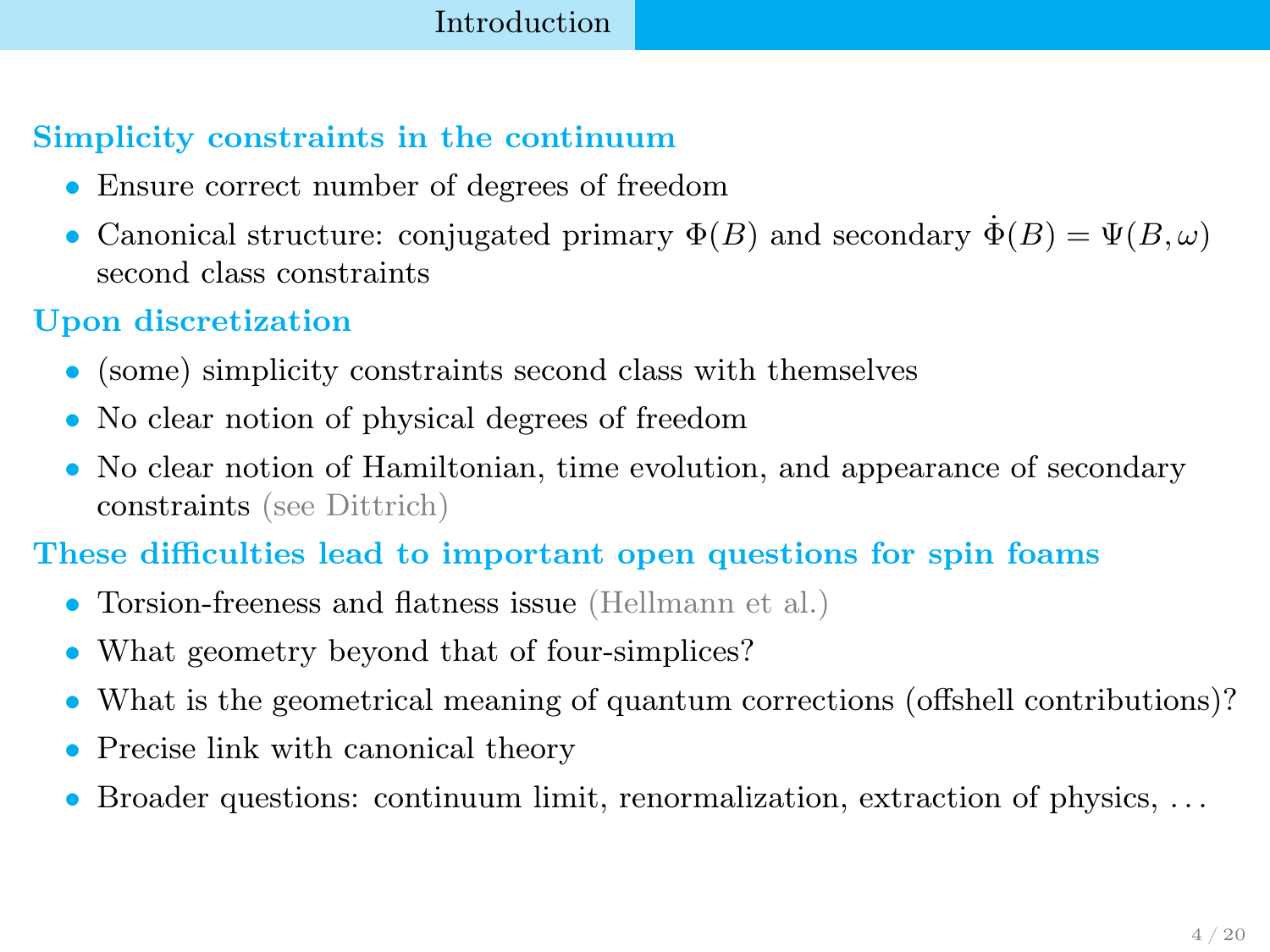Plebanski action  $S[B,\omega,\phi] = \int_{\mathcal{M}}$  $\left(\eta_{IJKL}B^{IJ}\wedge F^{KL}[\omega]+\phi_{IJKL}B^{IJ}\wedge B^{KL}\right)$ Lagrangian picture

• Constraints  $\delta_{\phi} S = 0 \rightarrow \mathcal{C} = B^{IJ} \wedge B^{KL} - \sigma \mathcal{V} \varepsilon^{IJKL} = 0$  enforcing

$$
B^{IJ} = \pm e^I \wedge e^J \qquad \text{or} \qquad B^{IJ} = \pm (\star e \wedge e)^{IJ}
$$

(a degenerate sector also exist)

• 20 components decomposed into irreps as

<span id="page-4-0"></span>

- Relaxing the constraints too much yields extra degrees of freedom (Krasnov, SS) Hamiltonian picture  $(M = \mathbb{R} \times \Sigma)$ 
	- Primary simplicity imposes  $B|_{\Sigma} = e \wedge e$
	- Secondary simplicity imposes  $\omega|_{\Sigma} = \Gamma(e)$  spatial torsion-freeness
	- Note however that while  $d_{\Gamma}e|_{\Sigma}=0$ , the Ashtekar–Barbero derivative gives  $d_Ae|_{\Sigma} = K \wedge e \neq 0$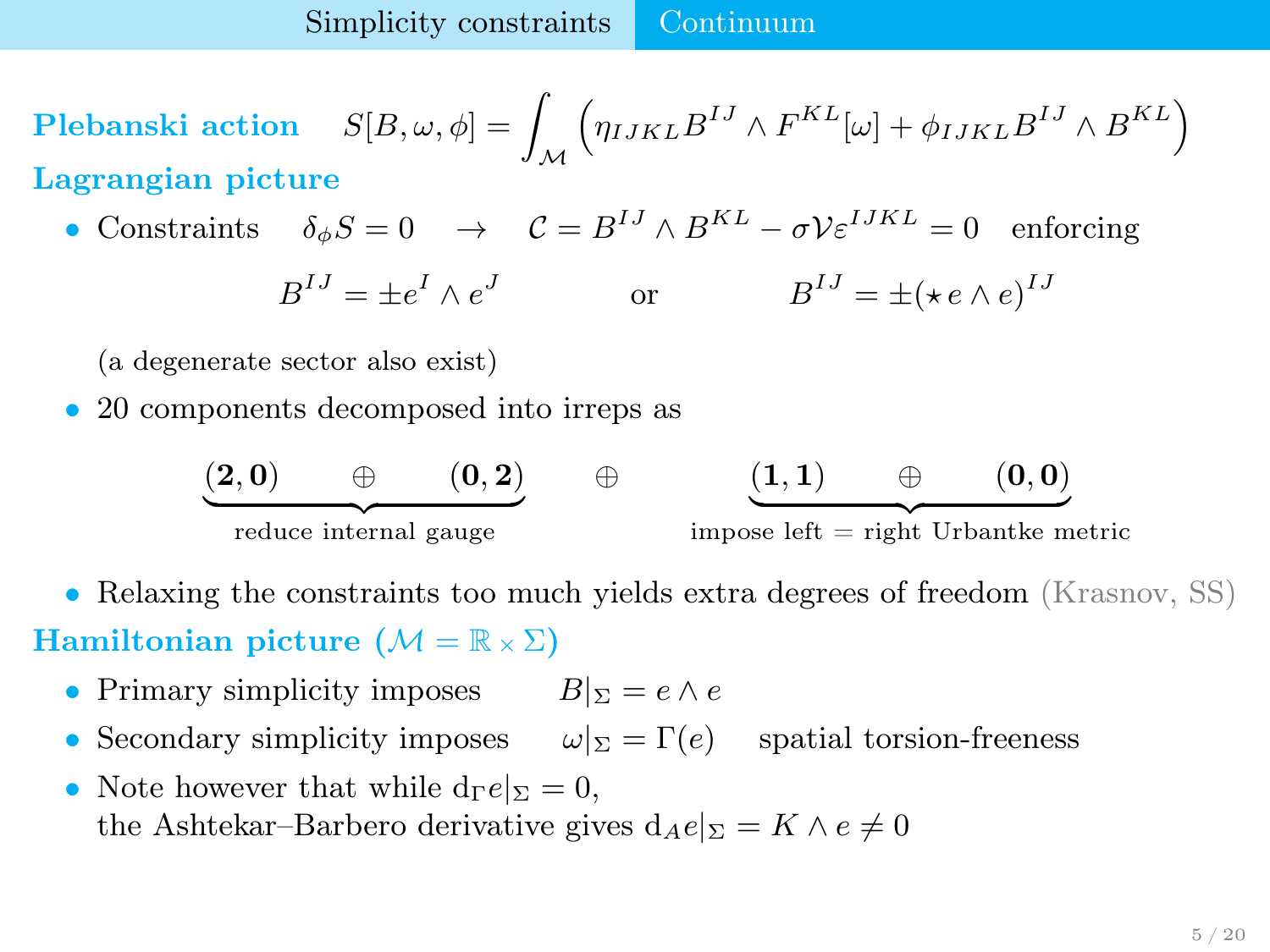## On the secondary simplicity constraints

- They play a key role in the continuum theory (e.g. Lorentz-covariant analysis of Alexandrov), so why don't we hear much about them in spin foams?
- Being a covariant approach, it is supposed to know about the non-trivial embedding of the AB connection in the Lorentzian phase space
- The secondary constraint requires a Hamiltonian in order to be derived
- <span id="page-5-0"></span>Discretization breaks (a priori) diff invariance  $\rightarrow$  no clear distinction between primary and secondary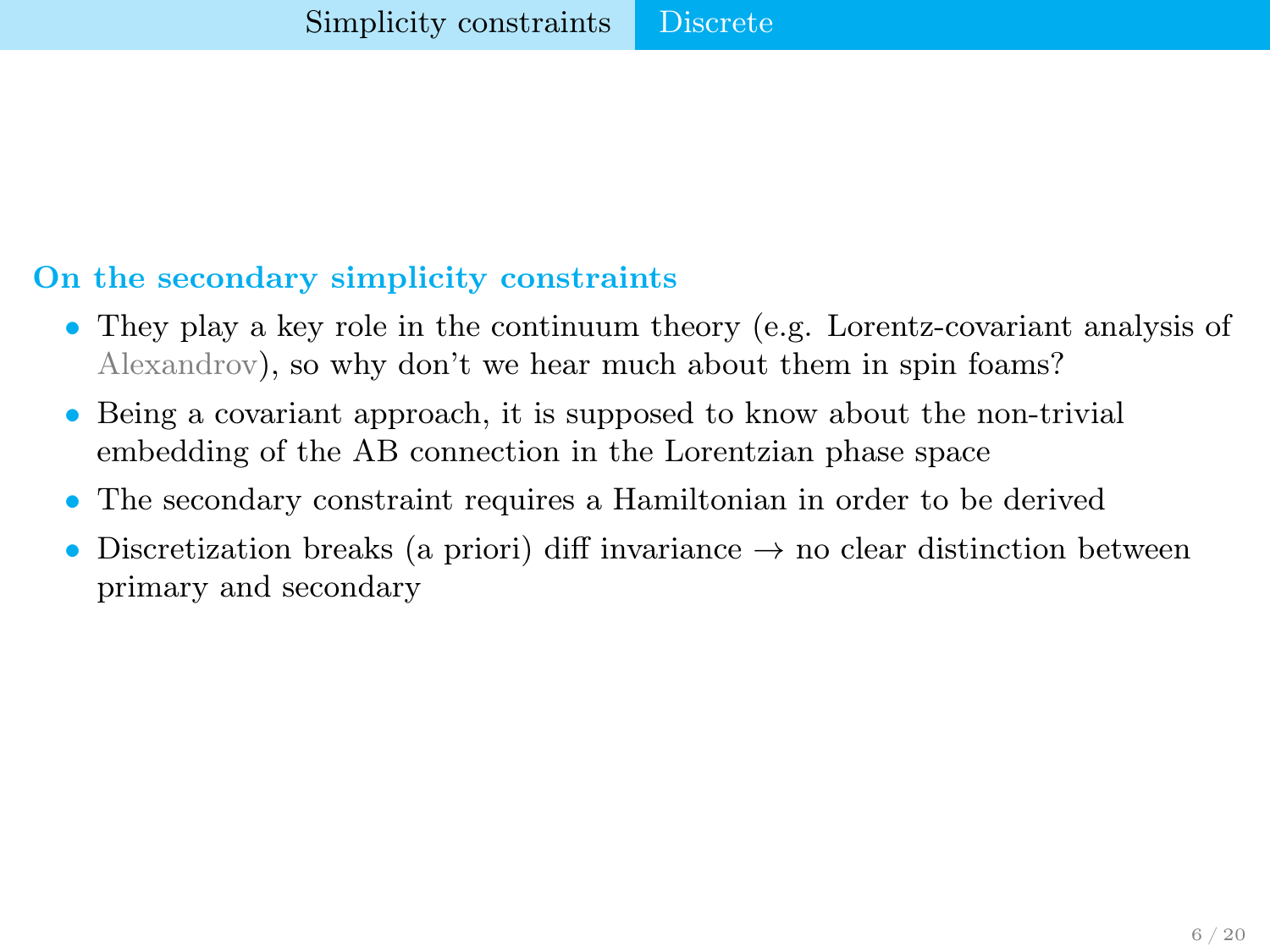## Discrete Lagrangian (covariant) constraints à la Barrett-Crane

• A geometric four-simplex is uniquely determined by triangle bivectors satisfying

| (diagonal simplicity)             | $\text{Tr}(\star X_f X_f) = 0$                              |
|-----------------------------------|-------------------------------------------------------------|
| $\langle$ off-diagonal simplicity | $\text{Tr}(\star X_f X_{f'})=0$                             |
| volume simplicity                 | $\text{Tr}(*X_{f_1}X_{f'_1}) = \text{Tr}(*X_{f_2}X_{f'_2})$ |

- Volume simplicity involves holonomies (i.e. the connection) and thus can be seen as a secondary constraint
- It can however be replaced by closure  $+$  four-simplex flatness, so one can use

 $\sqrt{ }$  $\int$  $\mathcal{L}$ diagonal simplicity  $\text{Tr}(\star X_f X_f) = 0$ off-diagonal simplicity  $\text{Tr}(\star X_f X_{f'}) = 0$ closure  $\sum_{f\supset e} X_f = 0$ 

<span id="page-6-0"></span>

or

- $\text{linear simplicity}$   $\star (n_e)_I X_I^{IJ} = 0, \quad \forall f \in e$ closure  $\sum_{f\supset e} X_f = 0$
- The logic here is to define discrete constraints that reproduce the end result of the continuum ones: existence of a unique Riemannian structure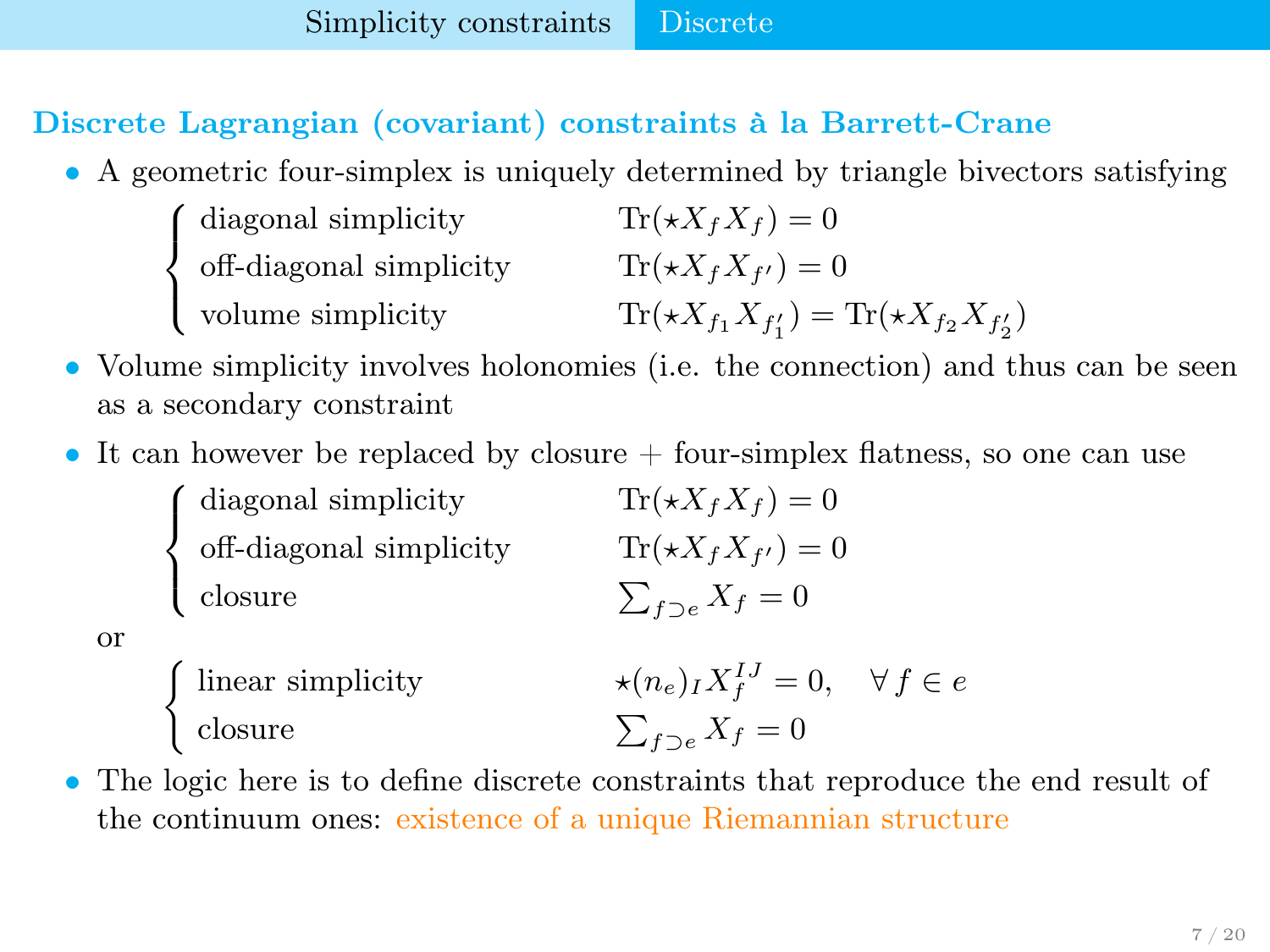# Regge geometries

- Describe discrete Riemannian geometry of manifold using four-simplices and their edge lengths
- There is a notion of Levi–Civita connection Γ

# Important questions

- How is the Levi-Civita connection defined in terms of holonomies and fluxes?
- What is the role of the su(2) Ashtekar–Barbero connection and the Barbero–Immirzi parameter  $\gamma$ ? Remark: Regge's key condition of restricting the holonomy on a plane is only consistent for Levi–Civita and not for Ashtekar–Barbero

# Twisted geometries

- Phase space of covariant LQG and SF in terms of generalized Regge geometries: piecewise-flat polyhedra, discontinuous metric
- Works for arbitrary cellular decomposition
- Crucial information on K that distinguishes A from  $\Gamma$  lies in the gauge orbit of the diagonal simplicity constraint
- <span id="page-7-0"></span>• If, like in the continuum, there are secondary constraints, they provide a non-trivial gauge fixing of these orbits, i.e. a non-trivial embedding of the  $\mathfrak{su}(2)$ connection into the Lorentzian one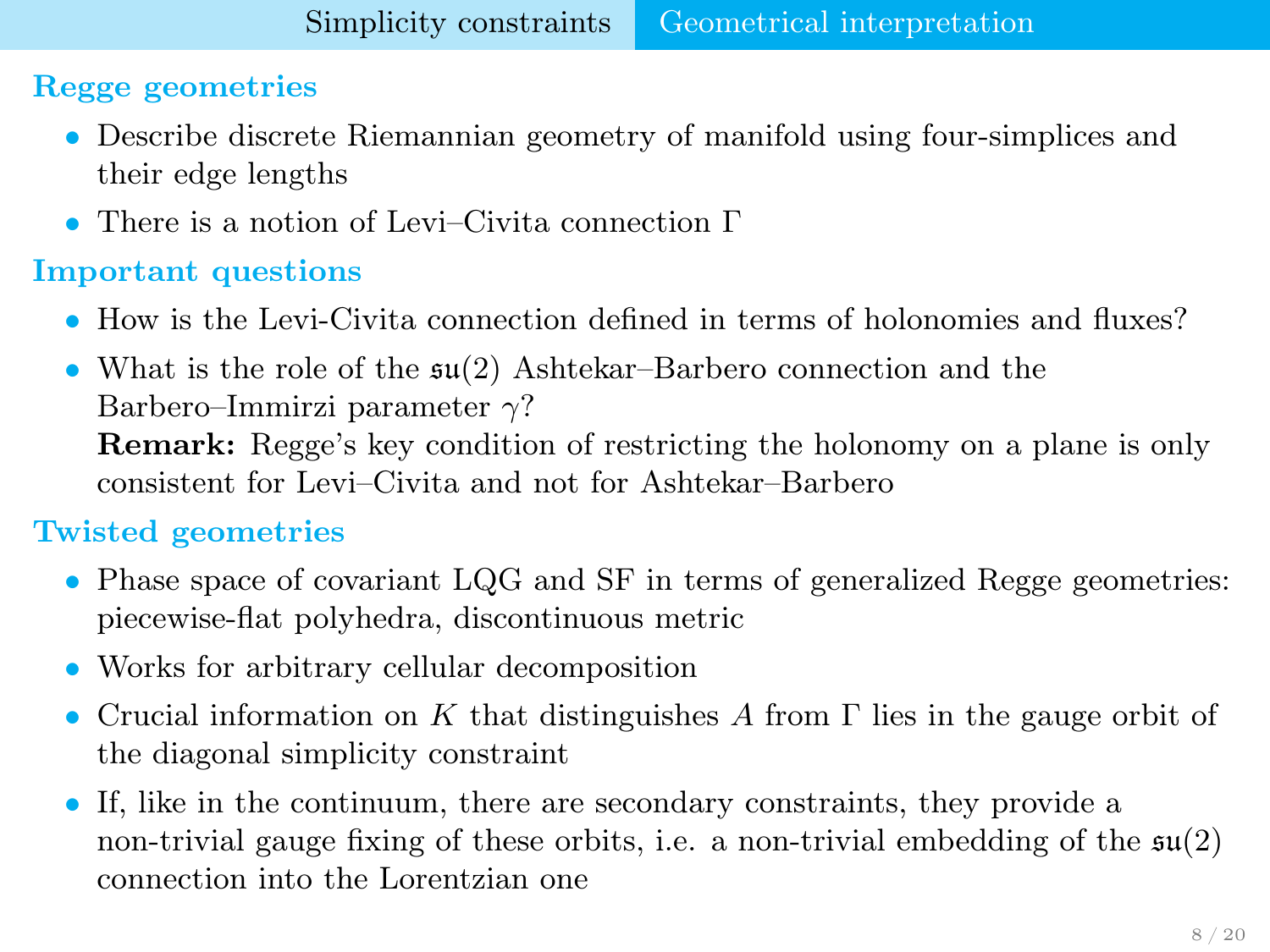# Discrete secondary constraints

- Lack of secondary constraints often criticized in the Lagrangian approach
- Issue not seen (a priori) by the asymptotics, which is on-shell
- How to define them in the discrete, where there is no canonical analysis?
- Can one discretize directly the  $T = 0$  condition?
	- $\triangleright$  Dittrich, Ryan: yes, and it leads to shape matching conditions
	- $\blacktriangleright$  Marseille: a torsion-free connection can be defined without shape matching

# Toy model (Anzà, SS)

- <span id="page-8-0"></span>• Single four-simplex and a Hamiltonian imposing flatness
	- $\triangleright$  Secondary constraints arise, and give the embedding of  $\mathfrak{su}(2)$  connection into the Lorentzian one (identical as continuum)
	- $\triangleright$  Shape matching arises as well, but as a consistency condition for the reality of the connection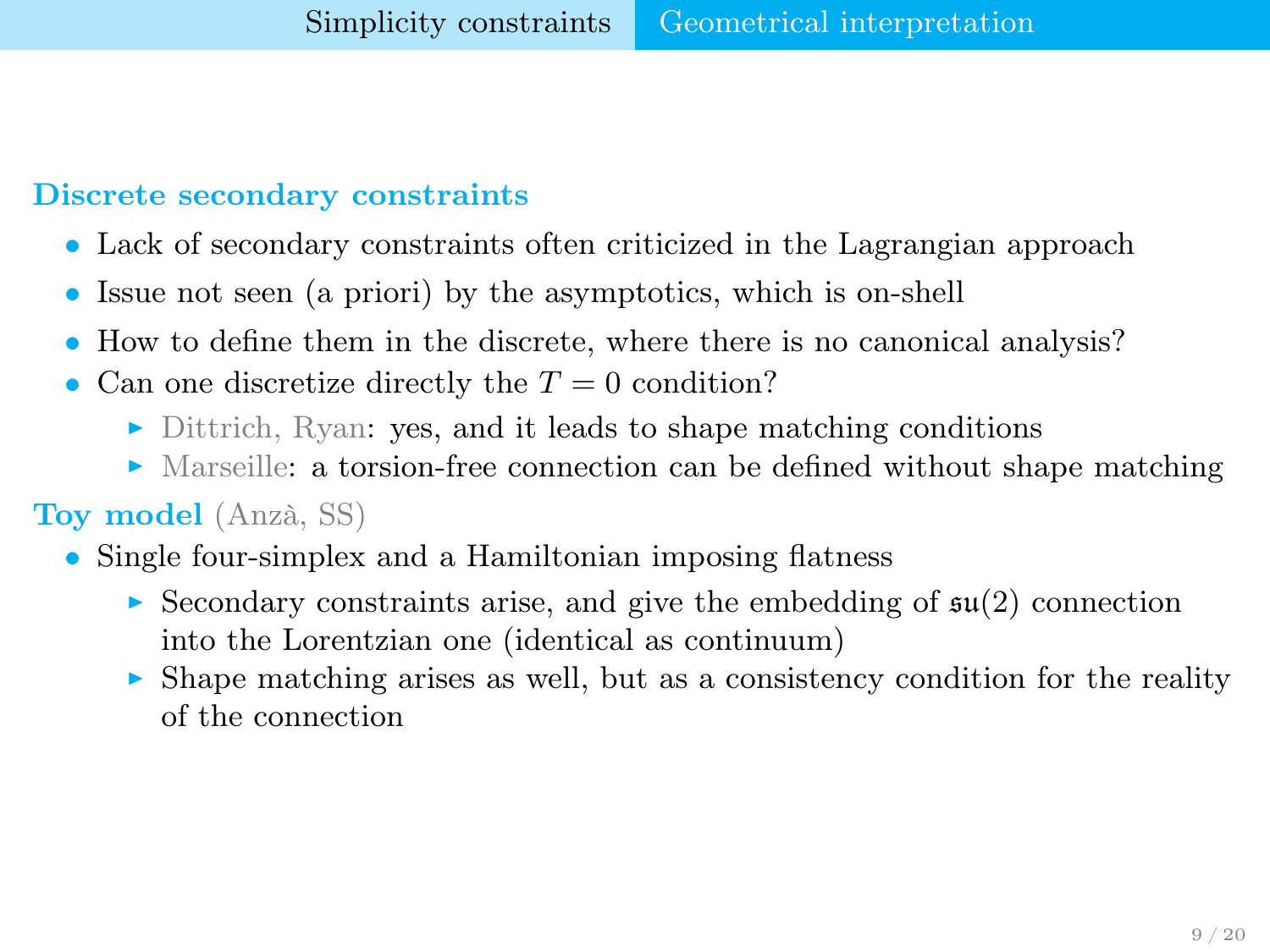#### Future work

- Inspite of much progress in the understanding of the classical geometry of a spin foam, much work remains to be done: better understanding the extrinsic geometry, with the interplay between torsion, AB and LC connections
- Adding  $T = 0$  as an additional closure constraint? (Wieland)
- Using spinning geometries? (Freidel, Ziprick)

<span id="page-9-0"></span>

|                 | three-metric  | gluing                | torsion |
|-----------------|---------------|-----------------------|---------|
| Regge           | continuous    | piecewise-linear-flat | no      |
| Twisted         | discontinuous | piecewise-linear-flat | ves     |
| <b>Spinning</b> | continuous    | piecewise-flat        | ves     |

- Spinors and twistors
	- $\blacktriangleright$  Covariant in nature
	- $\blacktriangleright$  Elegant encoding of primary simplicity as incidence relation
	- $\triangleright$  Difference between AB and LC shows up in extra phase
	- $\triangleright$  Tools from complex analysis to evaluate quantum corrections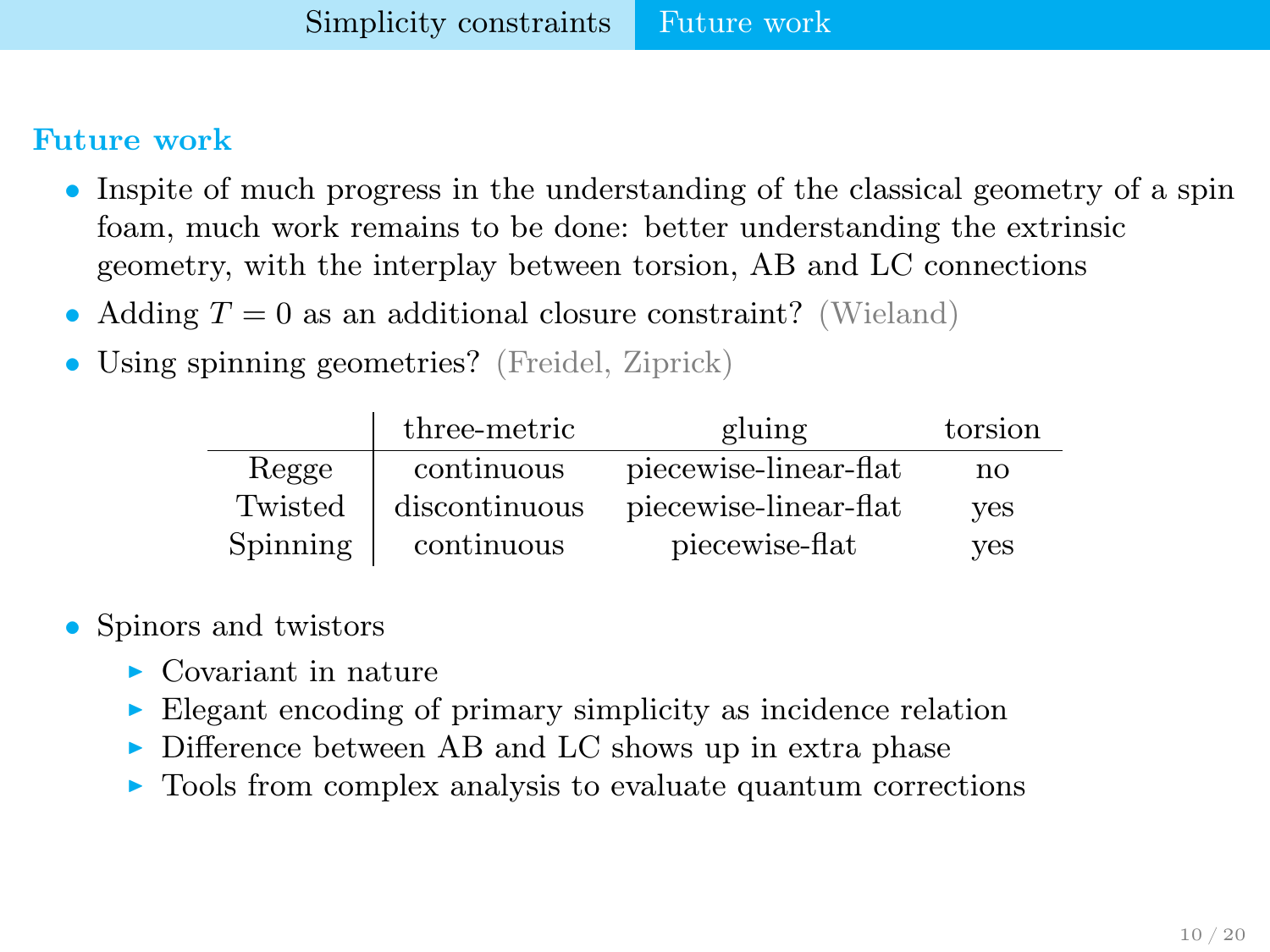[Path integral formulations](#page-10-0)

What we know from the continuum canonical analysis

• Phase space path integral

$$
\mathcal{Z} = \int dP_{IJ}^a d\omega_a^{IJ} \, \delta(1^{\text{st}}) \Delta_1 \prod_i \delta(\xi_i) \delta(2^{\text{nd}}) \sqrt{\Delta_2} \exp\left(i \int dt \int d^3x P_{IJ}^a \partial_0 \omega_a^{IJ}\right)
$$

• Configuration space (Lagrangian) path integral

$$
\mathcal{Z} = \int dB_{\mu\nu}^{IJ} d\omega_{\mu}^{IJ} \delta(1^{\text{st}}) \Delta_1' \prod_i \delta(\xi_i) \mu(B) \exp(iS)
$$

with  $\mu(B)_{\text{Holst}} = (V_4)^3 V_3$  and  $\mu(B)_{\text{Plebanski}} = (V_4)^9 V_3$ (Buffenoir, Henneaux, Noui, Roche, Engle, Han, Thiemann)

• Purely geometric Lagrangian path integral (notice no  $\gamma$ ) (Shirazi, Engle)

<span id="page-10-0"></span>
$$
\mathcal{Z} = \int dB_{\mu\nu}^{IJ} \delta(\mathcal{C}) V_4^3 V_3 \exp \left( i \int_{\mathcal{M}} \text{Tr} \left( B \wedge F[\omega(B)] \right) \right)
$$

# Most conservative approach

- Discretize either of these expressions, and put it in a spin foam form
- **Difficulties** 
	- Phase space: how to discretize the secondary second class constraints (reality) conditions)?
	- Configuration space: how to take into account (discretize) the measure factors? (Bojowald, Perez). Also, Henneaux–Slavnov trick not clear for correlators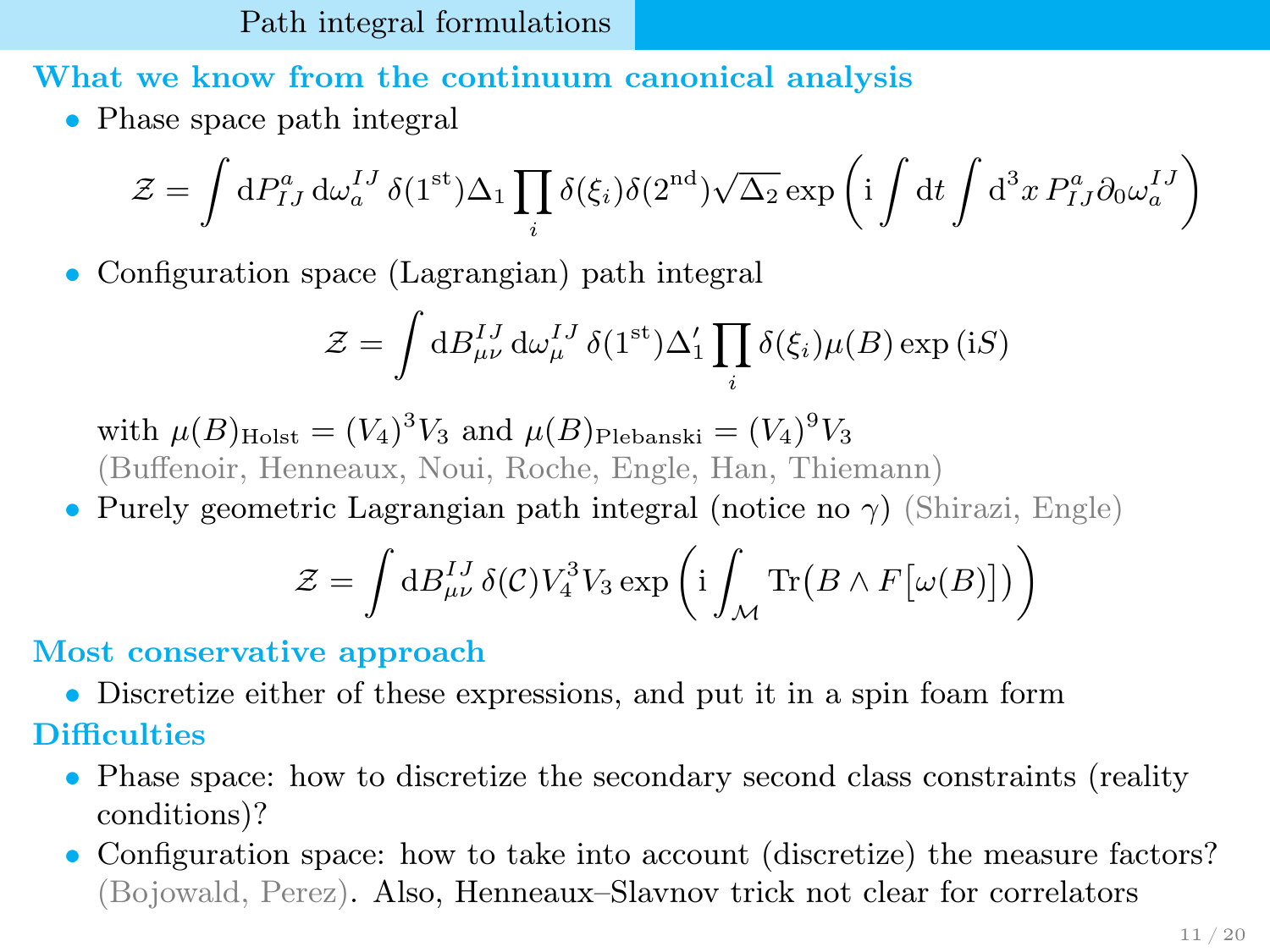# Challenge for the linear simplicity constraints

- No continuum formulation of Plebanski with linear constraints  $n_J B_{\mu\nu}^{IJ} = 0$  (too few constraints, 18 instead of 20, one needs volume simplicity as well)
- In fact  $\mathcal{L} = BF + \phi nB$  describes the degenerate sector of Plebanski (Alexandrov)
- One can replace spatial quadratic simplicity by  $n_J B_{ab}^{IJ} = 0$  (9 constraints), and keep quadratic constraints for  $B_{0a}$ , but then the secondary constraints are again the reality conditions (Alexandrov, MG)

# At the discrete level

• For one four-simplex, one can replace discrete quadratic simplicity by linear simplicity, but in a (simplicial) path integral this shoud leads to measure factors since only the combination

<span id="page-11-0"></span>
$$
\left(\prod_i \delta(\mathcal{C}_i)\right)\sqrt{|\det\{\mathcal{C}_i,\mathcal{C}_j\}|}
$$

is invariant under change of parametrization of the constraint surface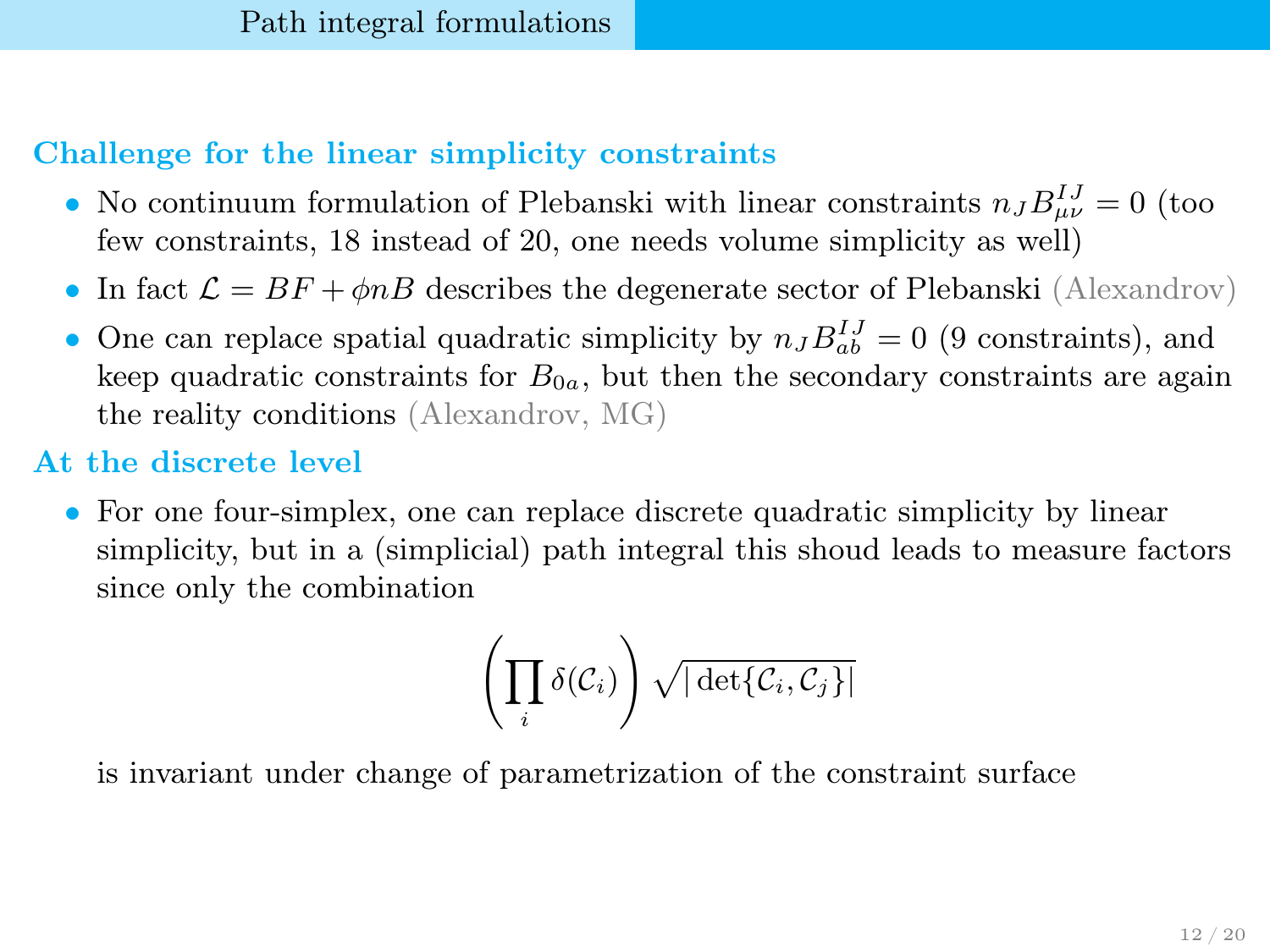#### [Importance of the secondary constraints](#page-12-0)

Toy model (MG, Noui)

- 3d Plebanski =  $SU(2)$  gravity covariantly embedded into  $SO(4)$ , quantization should reproduce the Ponzano–Regge model
	- Lagrangian  $\mathcal{L}[B,\omega,\phi] = \varepsilon^{\mu\nu\rho}(1+\gamma^{-1}\star)B_{\mu}^{IJ}F_{\nu\rho}^{IJ} + \phi_{I}^{\mu}n_{J}B_{\mu}^{IJ}$
	- Finary simplicity  $n_J B_a^{IJ} = 0 \rightarrow X_f^+ n_e X_f^- n_e^{-1} = 0$
	- For Secondary simplicity  $D_a n^I = 0 \rightarrow (g_{ve}^+)^{-1} g_{ve}^- n_e^{-1} = \mathbb{I}$
	- $\triangleright$  Use modified measure over holonomies and discrete bivectors
- Vertex amplitude

$$
A_v[g_f] = \sum_{\lambda_f, j_{ef}, i_e} \prod_{f \supset v} d_{\lambda_f} \prod_{(ef) \supset v} d_{j_{ef}} A_v[\lambda_f, j_{ef}, i_e] \mathcal{S}_{(\Gamma_v, \lambda_f, j_{ef}, i_e)}[g_f, n_e]
$$
  

$$
A_v[\lambda_f, j_{ef}, i_e] = \int_{\text{SO}(4)} \prod_{e \supset v} \delta((g_{ve}^+)^{-1} g_{ve}^- n_e^{-1}) \, \text{d}g_{ve} \, \mathcal{S}_{(\Gamma_v, \lambda_f, j_{ef}, i_e)}[g_{vu(f)}^- g_{vd(f)}, n_e]
$$
  

$$
= \{6j\} \prod_{f \supset v} d_{j_f}^{-1} \delta_{j_{u(f)} f} j_{d(f)f}
$$

<span id="page-12-0"></span>• After transforming back to the bivector representations, gluing all the vertex amplitudes  $A_v[X_f]$  together using the measure  $\delta(X_f^+ - n_e X_f^- n_e^{-1}) dX_f$  leads to the Ponzano–Regge model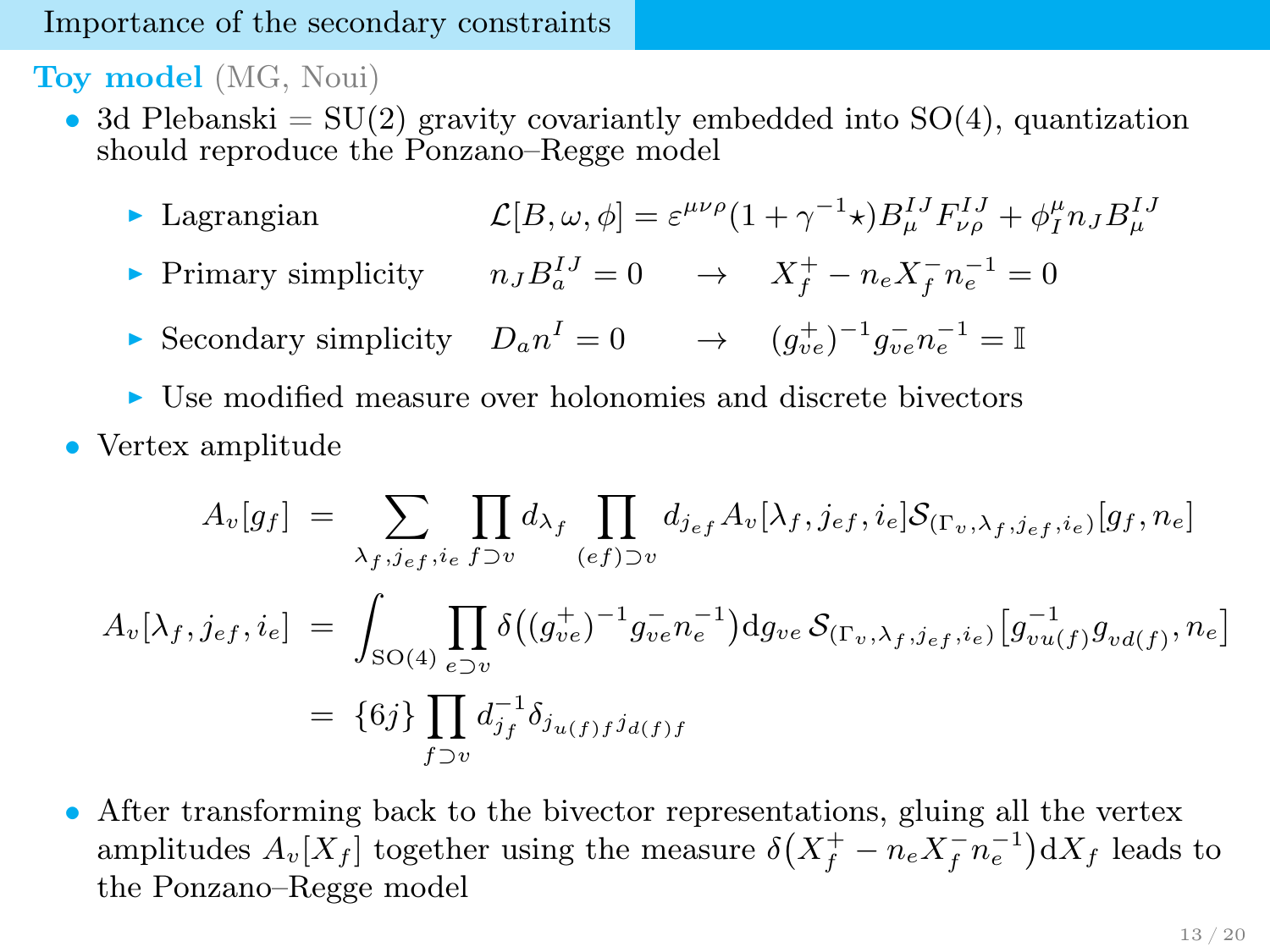### Lessons

- Barbero–Immirzi parameter  $\gamma$  plays absolutely no role
- Trivially true since we are just computing

$$
``\mathcal{Z} = \int \delta(X^+ - nX^-n^{-1}) dX \delta((g^+)^{-1}g^-n^{-1}) dg \exp(i(1+\gamma^{-1}\star)XG)"
$$

- Sum over redundant label  $\lambda_f$  in  $A_v|g_f|$  reduce the boundary (projected spin network) states the usual SU(2) spin networks
- The correct dynamics after imposing the secondary constraints, while the primary ones only play a role at the very end for the gluing
	- $\triangleright$  Natural: the secondary constraints are  $\Psi \sim \{H, \Phi\}$ , so they probe the dynamics. Moreover, while the primary constraints constrain the  $X_f$  living on the boundaries of tetrahedra (3d) or four-simplices (4d), the secondary ones constrain the holonomies  $q_{ve}$  living inside the simplices
- Agrees by construction with canonical quantization
- BC, FK, or EPRL imposition of the constraints do not lead to the Ponzano–Regge model in this example, but to something non-topological
- <span id="page-13-0"></span>• Exactly soluble because  $\Psi(B,\omega) = \Psi(\omega)$ , which is not true in 4d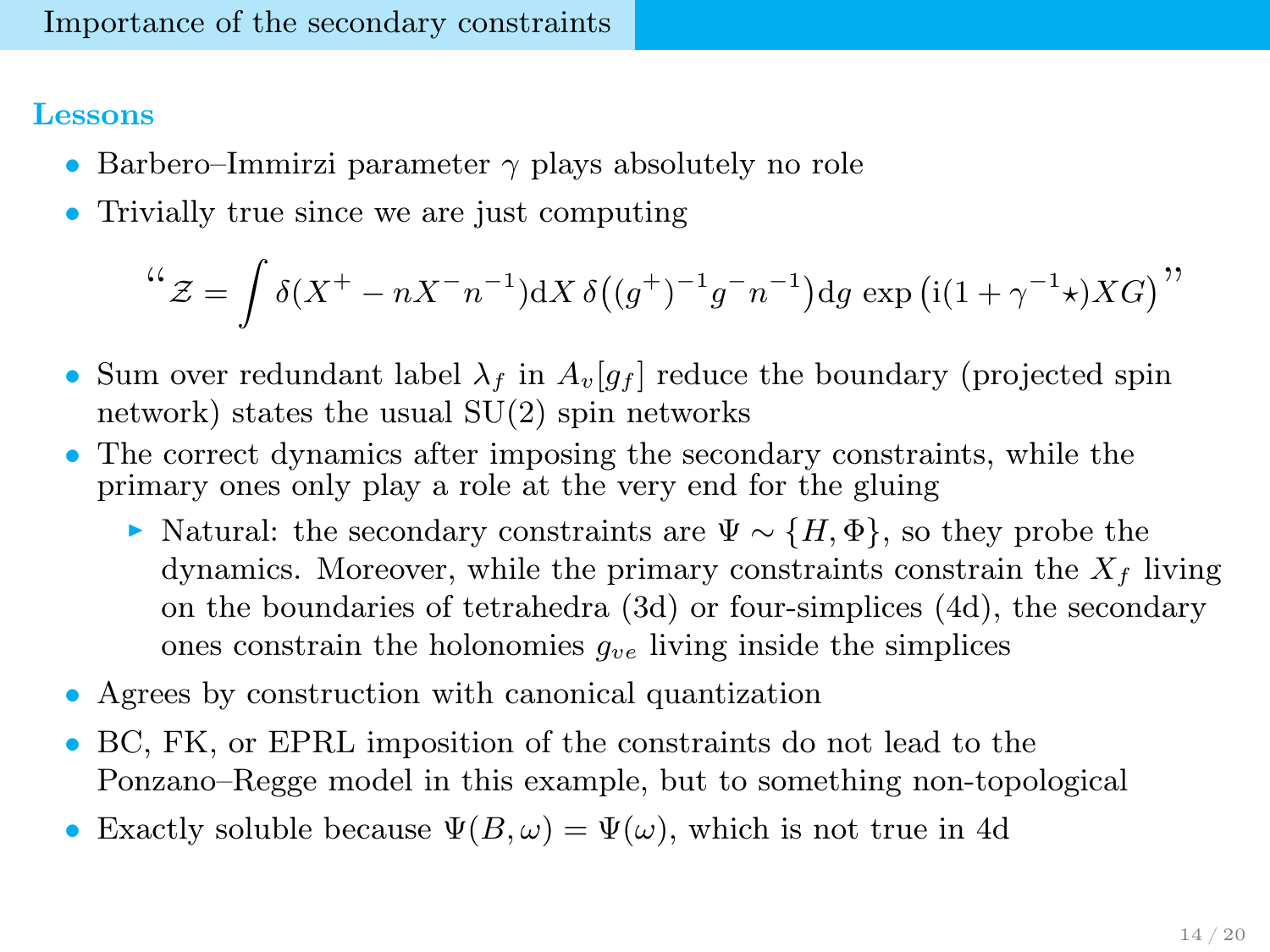### Choice of connection

• In 4d, one could think of rewriting the path integral in terms of the covariant AB connection

<span id="page-14-0"></span>
$$
A_a^{IJ} = \mathcal{R}_{KL}^{IJ} (1 + \gamma^{-1} \star) \omega_a^{KL} + 2(1 - \gamma^{-1} \star) n^{[I} \partial_a n^{J]}
$$
  
=  $\omega_a^{IJ} + 2(1 - \gamma^{-1} \star) n^{[I} D_a n^{J]}$ 

Then  $\Psi(B,\omega) \to \Psi(A) = \mathcal{B}_{KL}^{IJ} A_a^{KL} - 2n^{[I} \partial_a n^{J]} = 0$ , which can be discretized as  $(g_{ve}^+)^{-1} g_{ve}^- n_e^{-1} = \mathbb{I}$ 

- In But we just saw that this leads to  $SU(2)$  BF theory
- **Reason:** AB connection is not a spacetime connection, and  $A|_{2nd \text{ class } = 0} \neq \omega$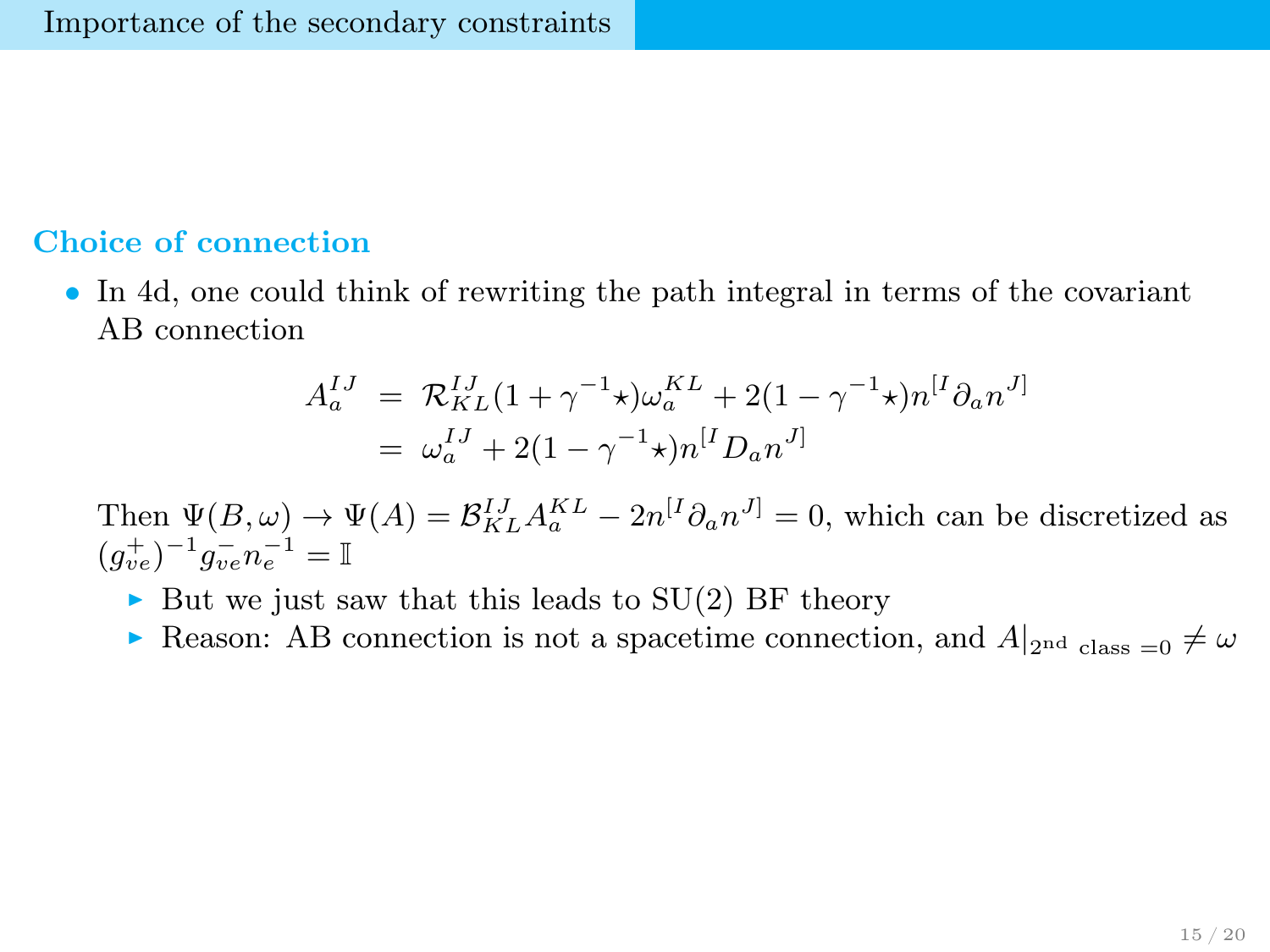Inducing constraints on the holonomies (Baratin, Oriti)

• Non-commutative simplicial path integral via group Fourier transform

$$
\widehat{\phi}(X_1,\ldots,X_4) = \int_G [dg]^4 \, \phi(g_1,\ldots,g_4) E_{g_1}(X_1) \ldots E_{g_4}(X_4), \qquad E_{g_1}(X) E_{g_1}(X)
$$

• Propagator and vertex

$$
P(X_1^{\tau}, \dots, X_4^{\tau}, X_1^{\tau'}, \dots, X_4^{\tau'}) = \prod_{t=1}^4 \delta_{-X_t^{\tau}}^{\star}(X_t^{\tau'})
$$
  

$$
V(X_1^{\tau}, \dots, X_{10}^{\tau}, X_1^{\tau'}, \dots, X_{10}^{\tau'}) = \int [dg_{\sigma\tau}]^5 \prod_{t=1}^{10} \left( \delta_{-X_t^{\tau}}^{\star} \star E_{g_{\tau\sigma}g_{\sigma\tau'}} \right) (X_t^{\tau'})
$$

• Amplitude for triangle (face  $\in \Delta^*$ ) bounded by N tetrahedra with reference  $\tau_0$ 

<span id="page-15-0"></span>
$$
A_t[g_{\sigma\tau}] = \int [\mathrm{d}X_t^{\tau}]^N \bigoplus_{i=0}^N \left( \delta_{X_t^{\tau_i}}^{\star} \star \mathrm{E}_{g_{\tau_i \tau_{i+1}}} \right) (X_t^{\tau_{i+1}})
$$

• Final partition function

$$
\mathcal{Z}_{\rm BF} = \int \prod_{(\sigma\tau)} \mathrm{d}g_{\sigma\tau} \prod_t \Big( \mathrm{d}X_t \, \mathcal{E}_{G_t}(X_t) \Big) = \int \prod_{(\sigma\tau)} \mathrm{d}g_{\sigma\tau} \prod_t \mathrm{d}X_t \, e^{i \sum_t \mathrm{Tr}(X_t G_t)}
$$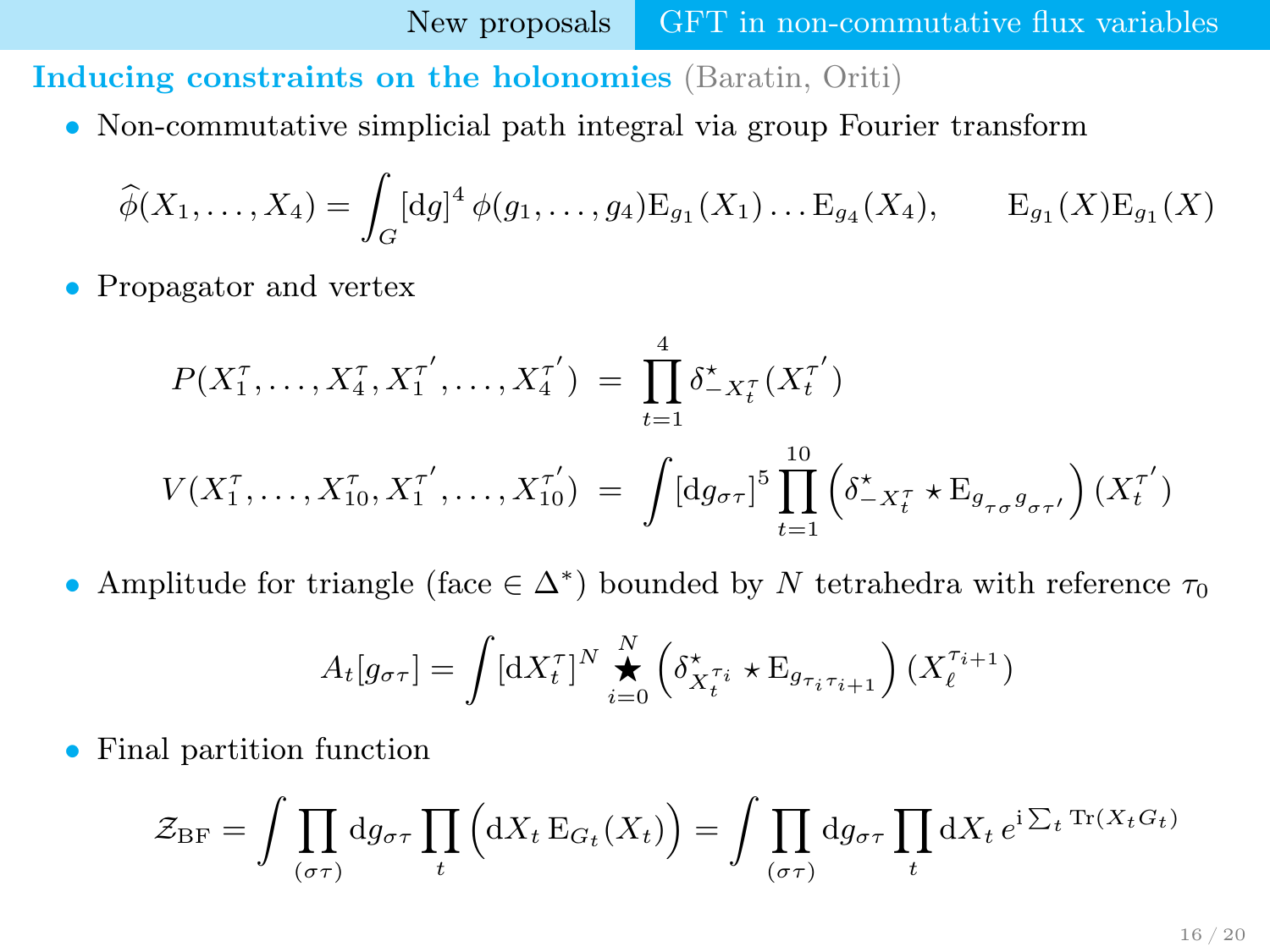## Models for gravity

- Extend the fields to incorporate the normals  $n$
- Impose linear simplicity  $(nX_t^- n^{-1} + \beta X_t^+ = 0)$ , with  $\beta = (\gamma 1)/(\gamma + 1)$ , using

<span id="page-16-0"></span>
$$
S_n^{\beta}(X_t) := \delta_{nX_t^- n^{-1}}^{\star}(\beta X_t^+)
$$

in propagator or vertex (not a projector for  $\beta \neq 1$ )

• For  $\beta = 1$ , the upshot is

$$
\mathcal{Z} = \int \prod_{(\sigma\tau)} \mathrm{d} g_{\sigma\tau} \prod_\tau \mathrm{d} n_\tau \prod_t \left( \mathrm{d} X_t \overset{N_t}{\underset{i=0}{\bigstar}} S_{g_{0i}\rhd n_{\tau_i}}(X_t) \right) \star e^{i \sum_t \mathrm{Tr}(X_t G_t)}
$$

• Separating  $i = 0$  from the rest yields

$$
\mathcal{Z} = \int \prod_{\tau} d n_{\tau} \prod_{t} d X_{t} \underbrace{\mathcal{D}^{(X_{t},k_{\tau})}[g_{\sigma\tau}]}_{\text{simplicity in frames}} \star \prod_{t} \left( e^{i \text{Tr}(X_{t}G_{t})} \star \underbrace{\delta_{k_{\tau_{0}} X_{t}^{-} k_{\tau_{0}}^{-1}}^{*}(X_{t}^{+})}_{\text{simplicity in reference} \atop \text{tetrahedron frame}} \right)
$$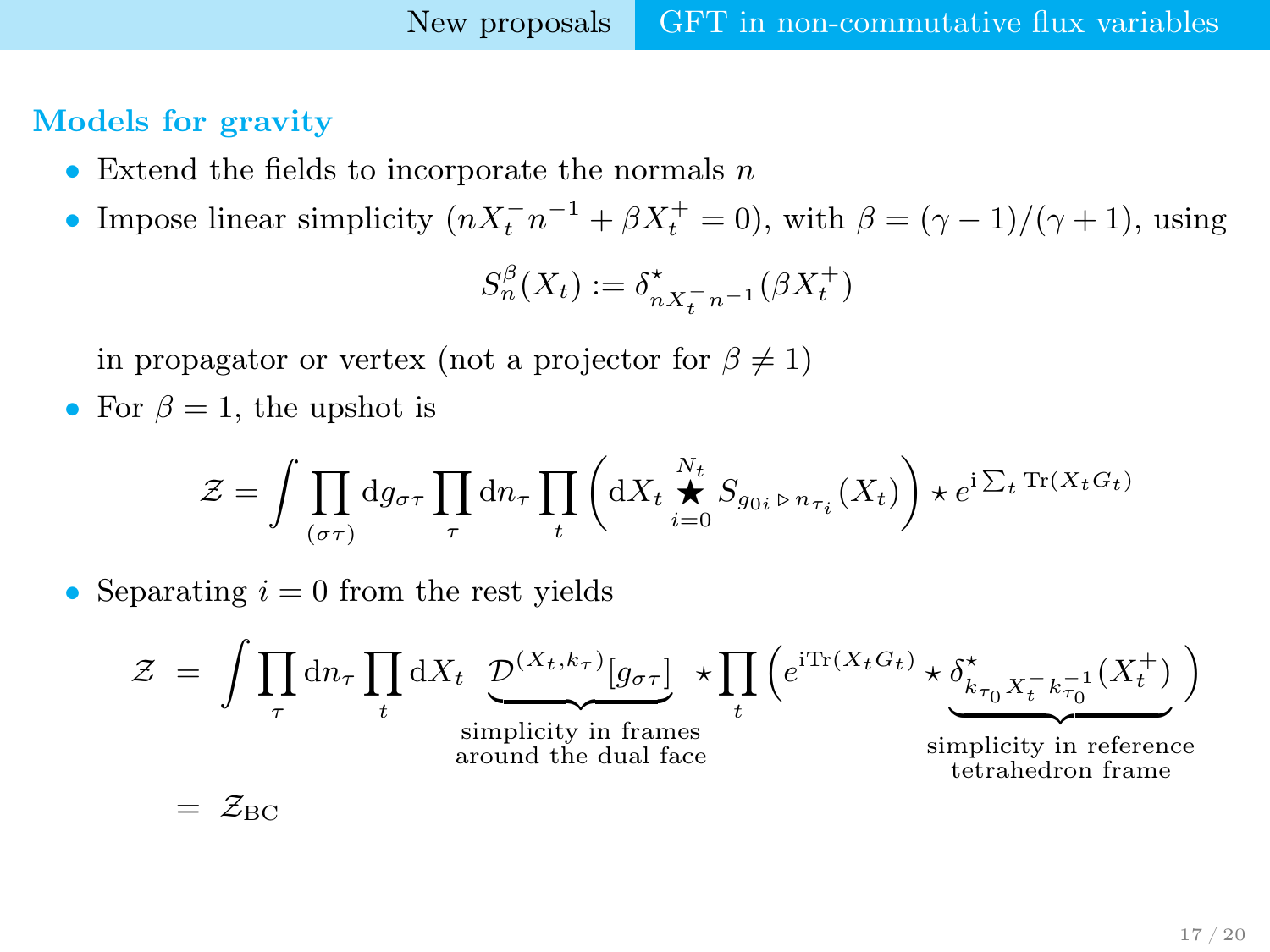## General result

• Non-commutative simplicial path integral with measure over the bivectors (imposing primary simplicity) and over the holonomies  $\rightarrow$  interpreted as imposing secondary constraints coming from the consistent imposition in all tetrahedron frames of the primary ones

For  $\beta \neq 1$ 

• Resulting model is different from EPRL/FK

## Difficulty with the factorization of the constraints

<span id="page-17-0"></span>• It appears too simple to be correct. The 3d Plebanski toy model (MG, Noui) shows that it would not reproduce the Ponzano–Regge model: the constraints on the holonomies are not the full set of secondary constraints coming from the imposition at all times of linear simplicity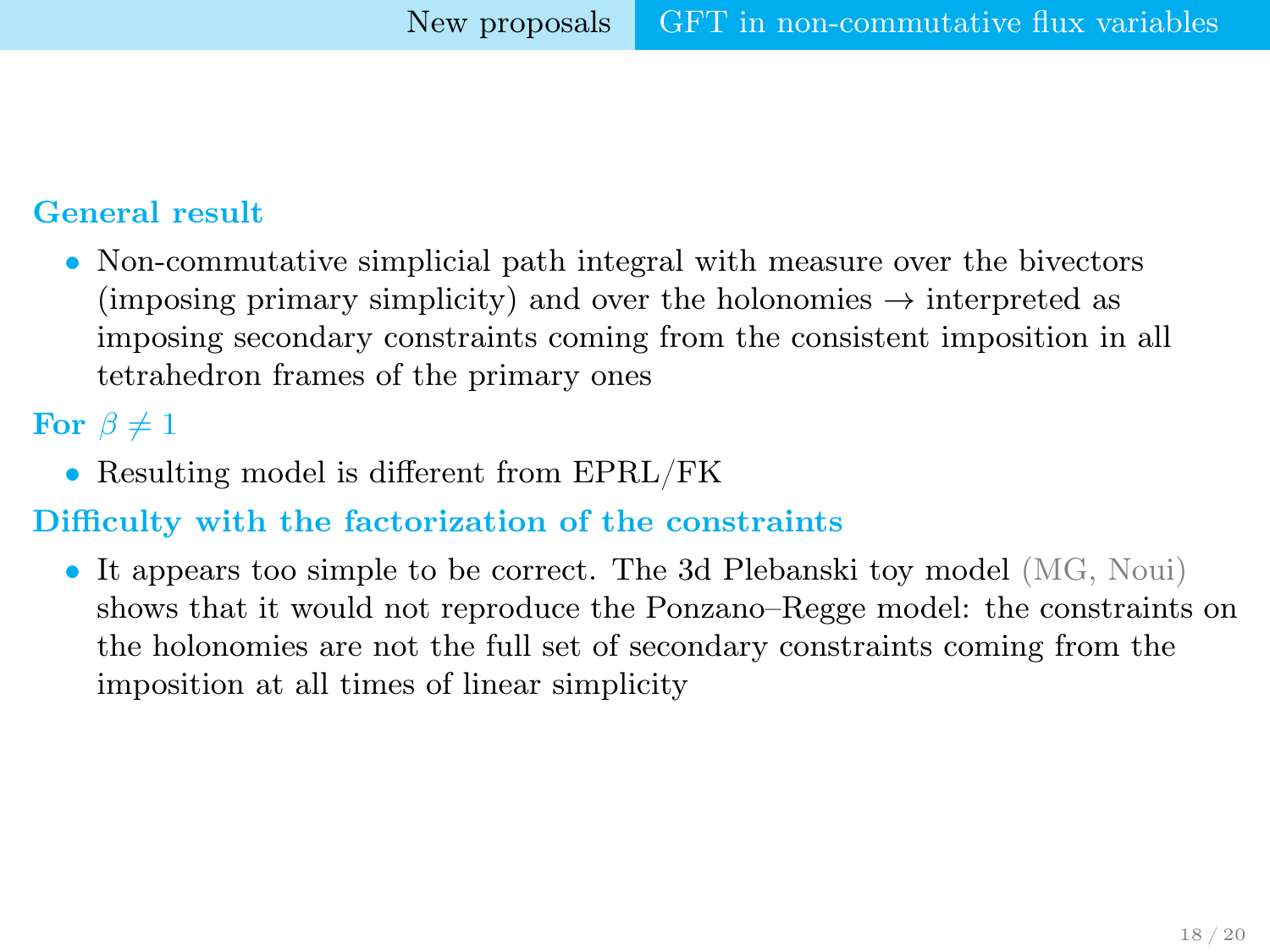Decomposition of a dual face  $f \in \Delta^*$ 



<span id="page-18-0"></span>

Semi-discrete action (Wieland)

$$
S_{(N)} = \sum_{f \in \Delta^*} \sum_{e \subset f} \sum_{i=1}^N \text{Tr}\Big(X_f H_{(fe)^i}\Big) \stackrel{N \to \infty}{\longrightarrow} S = \sum_{f \in \Delta^*} S_f = \sum_{e \in \Delta^*} S_e = \sum_{v \in \Delta^*} S_v
$$
  
Edge action 
$$
S_e = \sum_{e \subset f} \int \frac{1}{\det \text{Tr}\Big(X_f(t) D_t h_f(t)^{-1} h_f(t)\Big)}
$$

- Edge action f⊃e  $\int_0^\infty \mathrm{d} t \, \text{Tr}\Bigl(X_f(t) \mathrm{D}_t h_f(t)^{-1} h_f(t)\Bigr)$
- Covariant symplectic potential on  $T^*G$ , continuous (time?) parameter t along the edge e, and covariant derivative  $D_t := \partial_t + \omega_e(t)$
- Possible classical version of the construction of Baratin and Oriti
- Need to add simplicity constraints and study canonical analysis (done by Wieland with spinors)
- How should these prescriptions distinguish between gravity and the toy models (4d degenerate and 3d Plebanski) if both are of the form  $BF + linear$  simplicity?